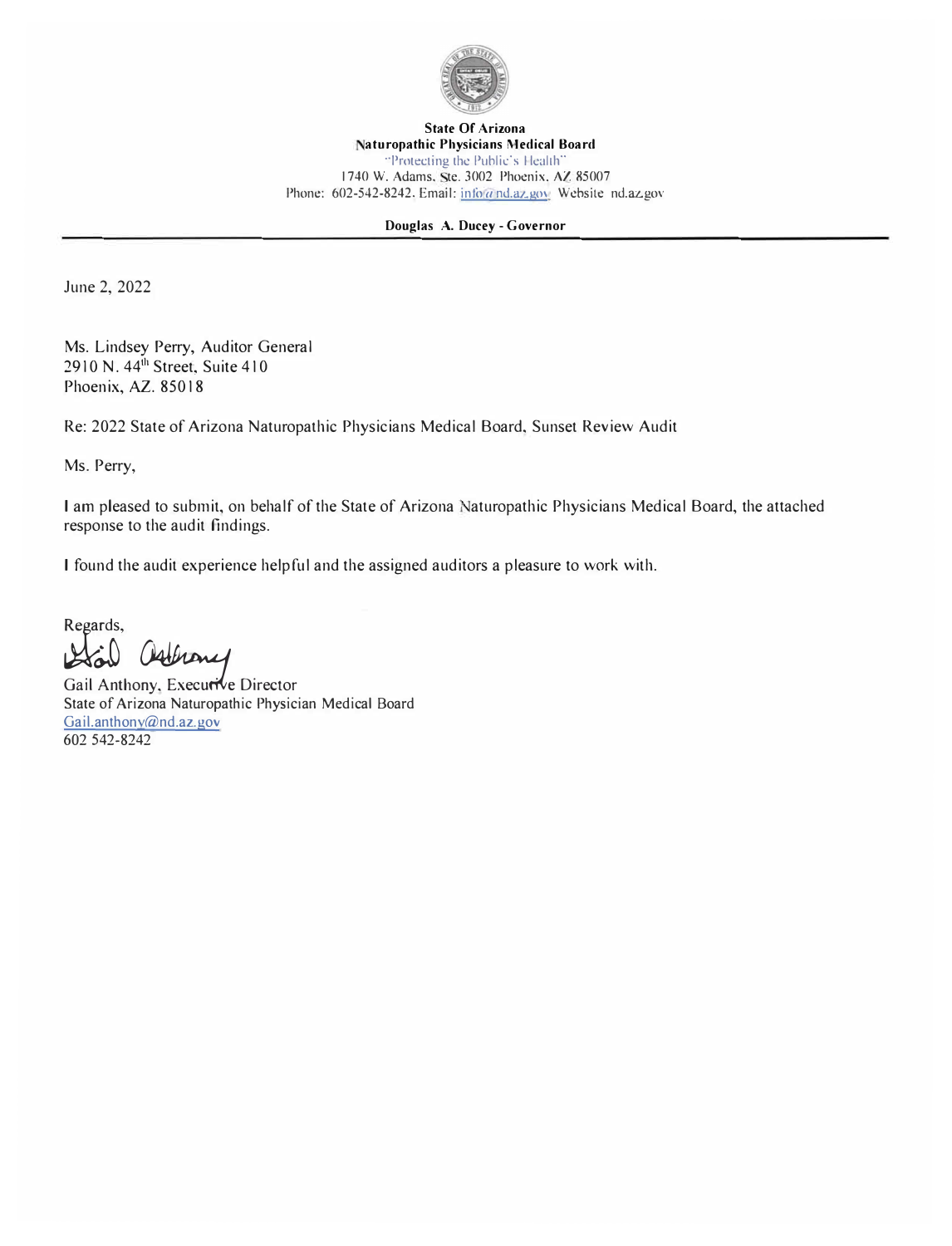**Finding 1**: Board has not resolved some complaints in a timely manner, which may affect patient safety.

**Recommendation 1:** The Board should investigate and resolve complaints within 180 days.

Board response: The finding of the Auditor General is agreed to and a different method of dealing with the finding will be implemented.

Response explanation: The Board will continue to focus its resources on complaints with the highest risk to public safety, while making every effort to resolve complaints within the Auditor's recommended 180 day timeframe.

**Recommendation 2:** The Board should develop and implement time frames for completing all key steps in its complaint-handling process to help ensure it can investigate and resolve complaints within 180 days, including completing the investigation and associated report, placing the complaint on the Board's meeting agenda for its review, and time frames for the Board to review and resolve the complaint.

Board response: The finding of the Auditor General is agreed to and a different method of dealing with the finding will be implemented.

Response explanation: Policy and procedure recommend the following process. 1. Upon receipt of a complaint that includes complainant contact information, make contact confirming receipt of complaint. 2. Use the complaint screening document to confirm complaint is under jurisdiction. 3. Proceed appropriately as determined by the jurisdiction outcome. Once "key steps" have been determined, along with appropriate time frames, policy and procedure will be updated with recommended timeframes for "key steps".

**Recommendation 3:** The Board should develop and implement a process that requires the Executive Director to regularly report to the Board on the timeliness of closed complaints and status of open complaints to provide information the Board needs to monitor, review, discuss, and take action to address delays in the timeliness of complaint handling.

Board response: The finding of the Auditor General is agreed to and a different method of dealing with the finding will be implemented.

Response explanation: The Executive Director already reports pending case status to the Board. Per Recommendation 2. Once "key steps" have been determined, policy and procedure will be updated to include these steps in the Executive Director's reports to the board.

**Recommendation 4:** Contract for complaint investigation services on an as-needed basis and develop and implement written policies and procedures for when to use these contracted services.

Board response: The finding of the Auditor General is agreed to and a different method of dealing with the finding will be implemented.

Response explanation: The Board is currently working on establishing a list of physicians interested in participating in investigations on an as needed basis. Once the list has been established, policy and procedure will be updated.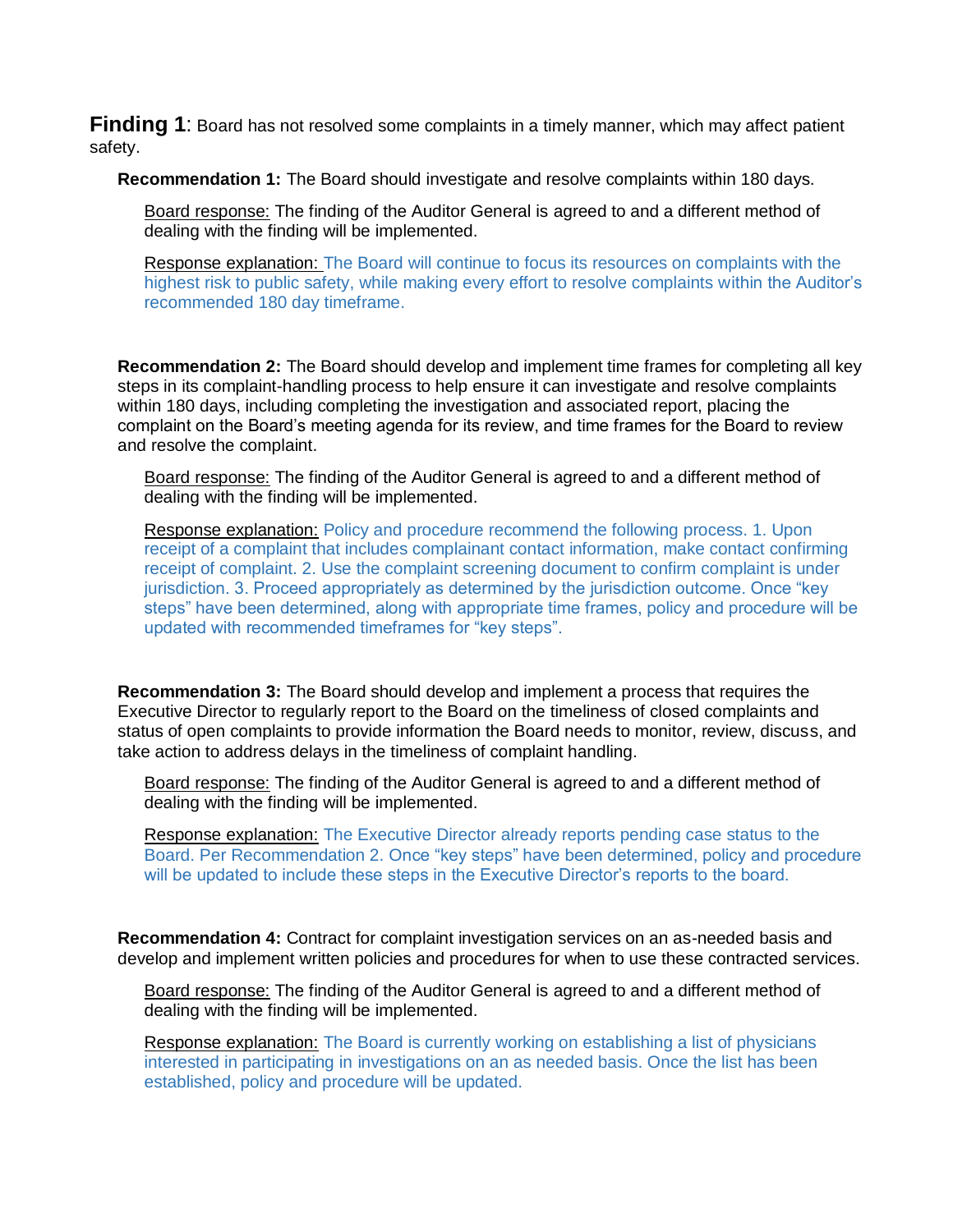**Sunset Factor 2:** The extent to which the Board has met its statutory objective and purpose and the efficiency with which it has operated.

**Recommendation 5:** The Board should perform statutorily required inspections or work with the Legislature to modify statute related to these statutory requirements.

Board response: The finding of the Auditor General is agreed to and the audit recommendation will be implemented.

Response explanation: This recommendation is already in process.

**Recommendation 6:** The Board should develop and implement policies and procedures for periodically reviewing the appropriateness of its fees that direct it to analyze the costs of its regulatory processes, compare these costs to the associated fees, determine the appropriate licensing fees, and then revise its fees as needed.

Board response: The finding of the Auditor General is agreed to and the audit recommendation will be implemented.

Response explanation: The Board will work with OSPB to develop and implement a method to review the direct and indirect costs for its regulatory processes. Once this method is established, policies and procedures will be developed and implemented as necessary.

**Sunset Factor 3:** The extent to which the Board serves the entire State rather than specific interests.

**Recommendation 7:** The Board should continue to implement its conflict-of-interest procedures to help ensure compliance with State conflict-of-interest requirements, including:

**Recommendation 7a:** Reminding employees/public officers at least annually to update their disclosure form when their circumstances change, including attesting that no conflicts exist, if applicable.

Board response: The finding of the Auditor General is agreed to and the audit recommendation will be implemented.

Response explanation: This recommendation has already been implemented.

**Recommendation 7b:** Documenting the details of Board members' verbal recusals in the official record.

Board response: The finding of the Auditor General is agreed to and the audit recommendation will be implemented.

Response explanation: This recommendation has already been implemented.

**Recommendation 7c:** Storing all substantial interest disclosures, including disclosure forms and applicable meeting minutes, in a special file available for public inspection.

Board response: The finding of the Auditor General is agreed to and the audit recommendation will be implemented.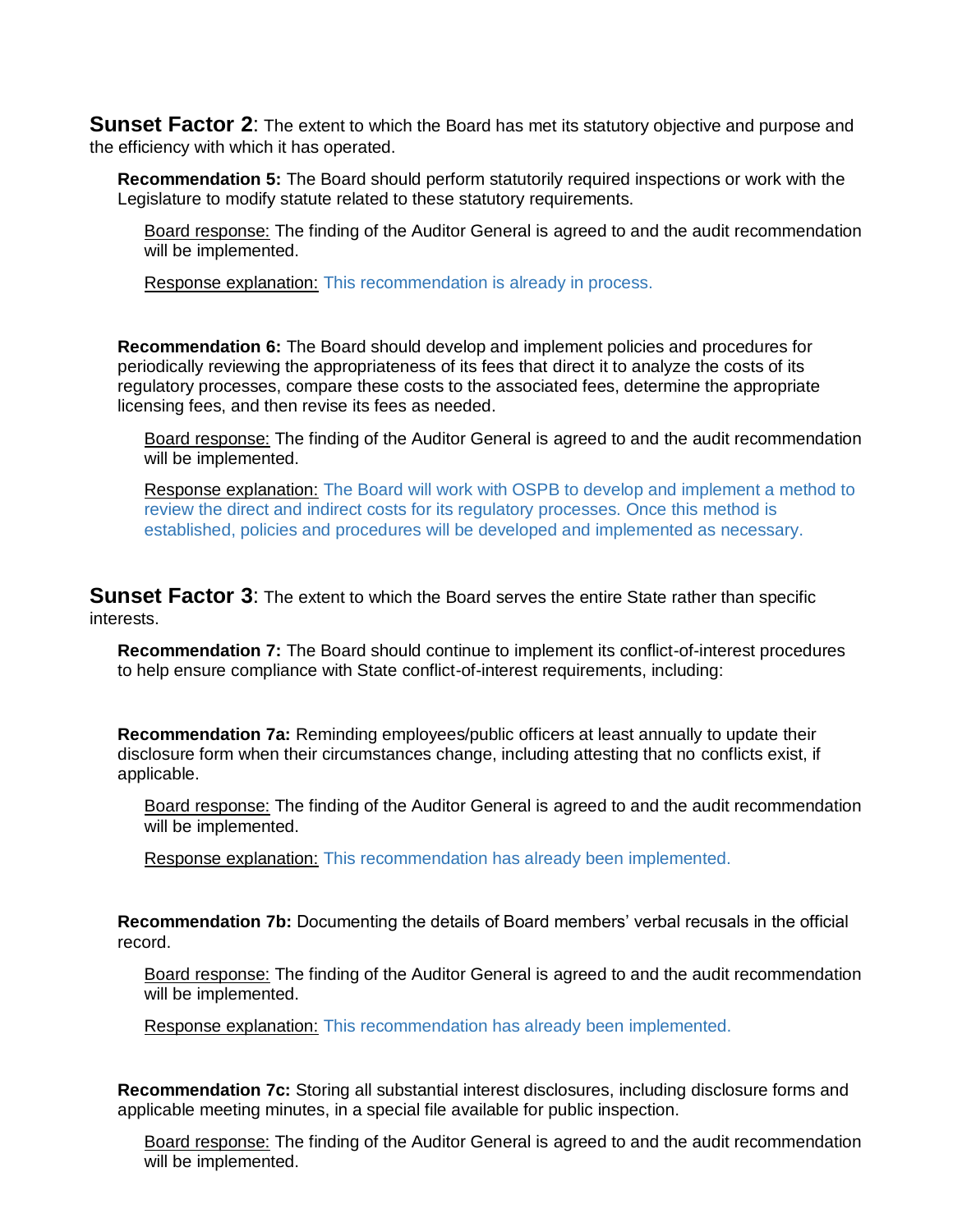Response explanation: This recommendation has already been implemented.

**Sunset Factor 4**: The extent to which rules adopted by the Board are consistent with the legislative mandate.

**Recommendation 8:** The Board should proceed with the rulemaking process to adopt rules for naturopathic medical assistant training, and for the labeling, recordkeeping, storage, and packaging of natural substances.

Board response: The finding of the Auditor General is agreed to and the audit recommendation will be implemented.

Response explanation: This recommendation is already in process.

**Sunset Factor 5:** The extent to which the Board has encouraged input from the public before adopting its rules and the extent to which it has informed the public as to its actions and their expected impact on the public.

**Recommendation 9:** The Board should adhere to its goal to post required disciplinary and nondisciplinary orders on its website within 36 days after the order is issued.

Board response: The finding of the Auditor General is agreed to and the audit recommendation will be implemented.

Response explanation: The Board makes every effort to post actions in a timely manner. The Board will post whatever is required under the current statutes.

**Recommendation 10:** The Board should post all final disciplinary and allowable nondisciplinary orders and actions on its website for no more than 5 years.

Board response: The finding of the Auditor General is agreed to and the audit recommendation will be implemented.

Response explanation: The Board will post whatever is required under the current statutes.

**Recommendation 11:** The Board should comply with its policies and procedures for returning voicemail messages requesting information on licensees and certificate holders within 24 hours.

Board response: The finding of the Auditor General is agreed to and the audit recommendation will be implemented.

Response explanation: The Board makes every effort to return voicemail messages in a timely manner. The public has the ability to look up information on licensees and certificate holders 24 hours a day, 7 days a week by reviewing the directory on the Boards website.

**Sunset Factor 6**: The extent to which the Board has been able to investigate and resolve complaints that are within its jurisdiction.

**Recommendation 12:** The Board should comply with its policies and procedures for providing complaint opening, meeting, and outcome notices to complainants and respondents.